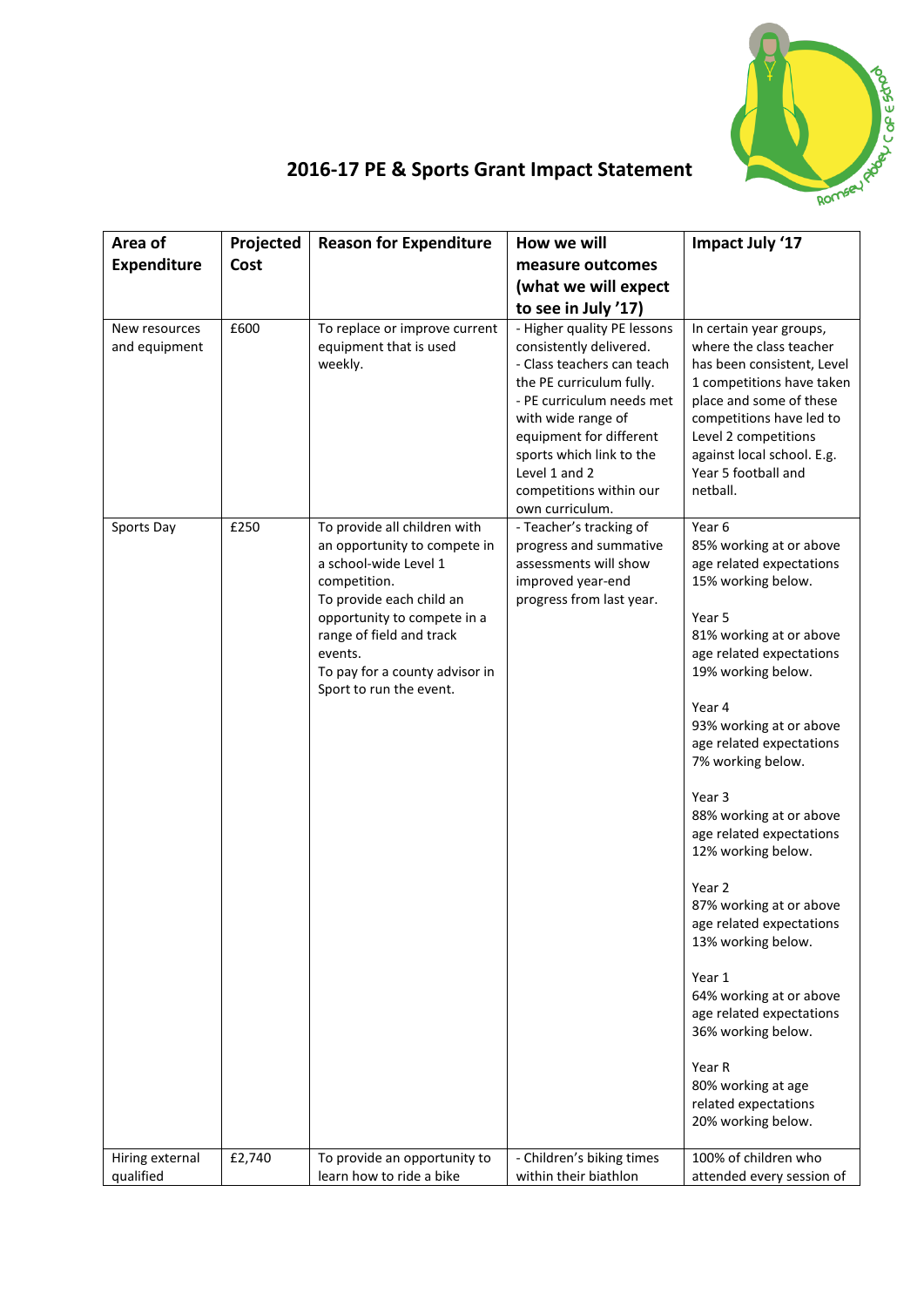| coaches to run<br>bikeability<br>lessons.                              |        | safely. This begins with the<br>Year R curriculum and the<br>Sports Grant is used to pay<br>for trained, qualified coaches<br>in Year 1, 3 and 6.                                                                                                                                                                                                                                                                              | competition will improve<br>from last year.                                                                                                                                                                                                  | bikeability in Year 1, 3 and<br>6 achieved the level that<br>is the minimum<br><b>RO</b><br>requirement for their age<br>range - source PBEd <sub>ROMSe</sub><br>Children's cycle distances<br>changed due to a change<br>in venue for the biathlon<br>so last year's times cannot<br>be measured against<br>accurately.                                                                                    |
|------------------------------------------------------------------------|--------|--------------------------------------------------------------------------------------------------------------------------------------------------------------------------------------------------------------------------------------------------------------------------------------------------------------------------------------------------------------------------------------------------------------------------------|----------------------------------------------------------------------------------------------------------------------------------------------------------------------------------------------------------------------------------------------|-------------------------------------------------------------------------------------------------------------------------------------------------------------------------------------------------------------------------------------------------------------------------------------------------------------------------------------------------------------------------------------------------------------|
| Hiring external<br>qualified<br>coaches to run<br>swimming<br>lessons. | £2,000 | Incorporates the swimming<br>coaches and the pool lane<br>rental at Romsey Rapids.<br>To provide opportunity to<br>learn to swim competently<br>and confidently, using a range<br>of strokes, in Year 2 and Year<br>4. In Year 5, children that<br>have not achieved national<br>expectations of swimming<br>25m unaided are taken for<br>additional sessions to ensure<br>they can swim by the time<br>they leave our school. | - Teacher's tracking of<br>progress and summative<br>assessments will show<br>improved competence<br>and confidence when<br>swimming.<br>- Children's swimming<br>times within their<br>biathlon competition will<br>improve from last year. | 100% of children in Year 2<br>achieved at or above age<br>related expectations in<br>swimming.<br>93% of children in Year 5<br>achieved at or above age<br>related expectations in<br>swimming.<br>Children's times were<br>broadly faster across the<br>school in year groups that<br>had been given swimming<br>lessons with a few<br>children being much<br>faster than their previous<br>recorded time. |
| <b>Biathlon Day</b>                                                    | £1100  | To provide all children with<br>an opportunity to compete in<br>a school-wide Level 1<br>competition.<br>To provide each child an<br>opportunity to compete in a<br>running and biking or running<br>and swimming.<br>To pay for Personal Best<br>Education to run the event<br>ensuring children are safe,<br>secure and achieve the best<br>they can in each event.<br>To rent the pool lane rental at<br>Romsey Rapids.     | - Teacher's tracking of<br>progress and summative<br>assessments will show<br>improved year-end<br>progress from last year.                                                                                                                  | See above percentages for<br>assessment data in each<br>year group.                                                                                                                                                                                                                                                                                                                                         |
| Sports Day and<br><b>Triathlon Medals</b>                              | £656   | To ensure all children receive<br>a medal for competing, not<br>just taking part, in our Sports<br>Day and Triathlon Day.                                                                                                                                                                                                                                                                                                      | - An increase in<br>enjoyment and<br>participation in this and<br>similar events.                                                                                                                                                            | 97% of children attended<br>the event, up from 94%<br>last year showing the<br>value of the Sports<br>Specialist employed.<br>Comments noted from<br>children from various year<br>groups and parents across<br>different year groups<br>were broadly positive.<br>Parents from Year R, 2, 3<br>and 4 commented to the                                                                                      |